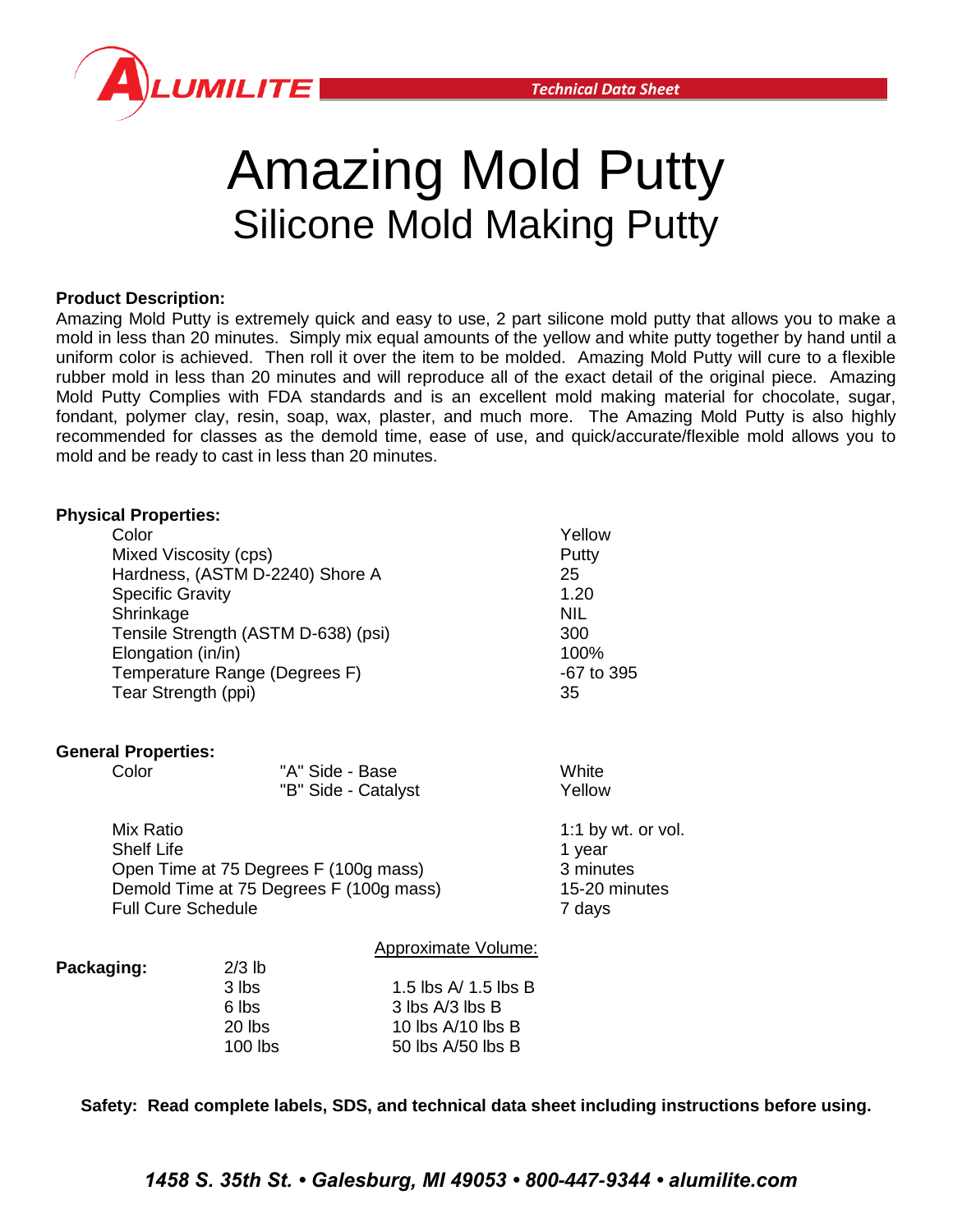# Instructions

#### **Keep materials out of the reach of children, do not take internally, and do not use in any way other than it's intended use.**

#### *Before Starting*

Make sure your work area is appropriate for measuring, mixing, and pouring mold making materials as they can and will stain any porous materials such as carpet and clothing. Also make sure to use and store materials in an area where children cannot reach or access.

#### *Food Compliant*

When measured/mixed properly and fully cured, the Amazing Mold Putty complies with FDA 21 CFF 177.2600 and can be used safely in contact with food. It is highly recommended to allocate molds intended for food use to only be used for food and no other casting materials to prevent contamination.

#### *1. Mold Preparation*

Before measuring, mixing and applying your Amazing Mold Putty, there are a few things you can do to ensure a good mold.

Thoroughly clean and remove all dirt/contaminates.

Mold release is required when using the Amazing Mold Putty against another Mold Putty or another platinum silicone if you do not want the two to bond, as when making two piece molds. Alumilite's UMR, Rubber to Rubber Mold Release, or a thin layer of Vaseline are adequate to avoid the two pours from bonding to one another. Avoid contact with all porous materials such as fabric, clothing, carpet, and other non sealed materials as mold making products can wick in, bond, and attach itself to those porous materials.

#### **2. Calculating Material Needed**

Take one side of the putty and pretend to cover half of your original up with the thickness you desire in your mold. Once you have half of the master completely covered (don't need to actually press it on … just hold or lay over the top to get an approximate volume of putty), roll the putty into a ball and measure out an equal amount of the other side of the putty. Now you theoretically have enough to cover the entire master with the thickness you desire in your mold.

#### *3. Mix Ratio*

The mix ratio of the Amazing Mold Putty is 1:1 by weight or volume. Simply measuring by eye balling equal amounts of both sides of the putty is adequate for a proper mix. A gram scale or more precise volume measuring is also sufficient but not required.

#### *4. Open Time*

Open time of the Amazing Mold Putty is 3 minutes. Demold time is approximately 15-20 minutes which makes it a great product for making quick molds. Relative humidity and temperature will affect the cure speed. The more humid and warmer the environment is, the faster it will cure. Temperature alone will accelerate the cure of the Mold Putty. Warming the material in your hands prior to mixing will shorten the open time and demold time.

#### *5. Measuring and Mixing*

Knead the two putties in your hand quickly until no swirls are seen. Need to complete this task in approximately 45-60 seconds. Once the two putties are completely blended and NO swirls are seen, roll the mixed putty into a ball and press while rolling to eliminate all of the creases.

#### *6. Pressing - Making the Mold*

Once the material is thoroughly mixed, rolled into a ball with no creases, you are ready to roll and press around your master. Starting from the highest point, lay the mixed putty ball on the master and roll the ball around the master. Rolling the putty around the master will roll the putty into the detail of your master rather than simply pressing the master into the putty in which the detail may drag or smear. Continue rolling the putty around the master until you have achieved the desired depth of your mold.

#### *7. Inhibition*

Amazing Mold Putty as well as all other platinum base silicones are susceptible to Inhibition. Inhibition is when the material comes in contact with certain materials and fails to cure (remains wet … never hardens) whereas the rest of the material not in contact with the certain materials will cure absolutely fine. These materials will act like a poison and not allow the Platinum base silicone to cure. Most of the time this ruins your mold and wastes the silicone you attempted to make the mold out of. Therefore it is very important to know that the material you are pouring the Platinum base silicone rubber over is not going to impede, inhibit, or prevent it from curing.

Materials consisting of or that are known to inhibit platinum base silicones are: tin or amine cured resins, vinyl (duct tape, pvc, etc), sulphur (clays), cyanoacrylates (super glue), latex, neoprene, Buna N, and natural rubbers (rubber stamps).

Whenever you are in question and are not 100% sure the material you are pouring is compatible with the Plat series, it is recommended to test in a small area prior to making your entire mold. Simply mix up a small amount of Amazing Mold Putty and press it over the area/substrate in question to make sure it cures completely. If the Amazing Mold Putty inhibits, the detail will smear and the putty will not harden on the surface of the mold in those areas.